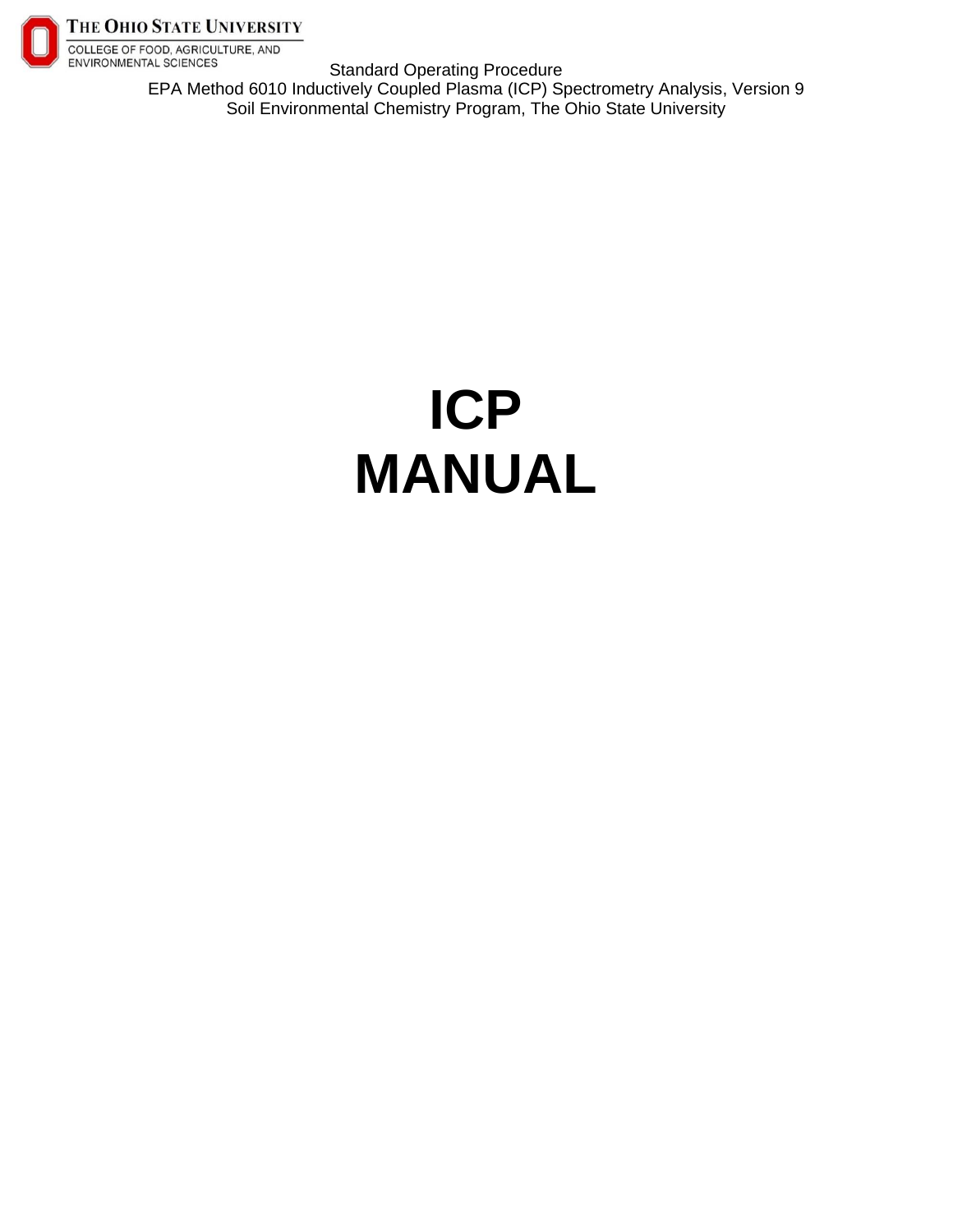

EPA Method 6010 Inductively Coupled Plasma (ICP) Spectrometry Analysis, Version 9 Soil Environmental Chemistry Program, The Ohio State University

#### **1.0 Scope**

**1.1** Inductively coupled plasma-atomic emission spectrometry may be used to determine the following trace elements in solution; Aluminum (Al), Antimony (Sb), Arsenic (As), Barium (Ba), Beryllium (Be), Boron (B), Cadmium (Cd), Calcium (Ca), Chromium (Cr), Cobalt (Co), Copper (Cu), Iron (Fe), Lead (Pb), Magnesium (Mg), Manganese (Mn), Molybdenum (Mo), Nickel (Ni), Potassium (K), Selenium (Se), Silver (Ag), Sodium (Na), Sulfur (S) Strontium (Sr), Thallium (Tl), Vanadium (V), Zinc (Zn).

#### **2.0 Definitions**

- **2.1** Matrix Spike: A duplicate sample is spiked in order to provide information about the effect of the sample matrix on the sample preparation and/or measurement methodology.
- **2.2** Serial Dilution: A serial dilution consists of a comparison of the results of a sample and another aliquot diluted by a known factor.
- **2.3** Laboratory Control Sample: The laboratory control samples is a certified QC standard (or dilution) for ICP analysis. The laboratory control sample is SPEX CertiPrep Group LPC standard 1, Fisher Cat. No. LPC-1-100N.
- **2.4** ICP-AES: Inductively Coupled Plasma-Atomic Emission Spectrometry.

## **3.0 Instrumentation and Facilities**

**3.1** ICP-AES and ICP-HG-AES analysis are carried out on an Agilent Technologies 720 ICP-OES (Agilent Technologies Inc., Santa Clara, CA) at the Soil Environmental Chemistry Lab, The Ohio State University, Dr. Nick Basta, Director.

#### **4.0 Materials and Supplies**

- **4.1** Single element ICP grade standards (SPEX CertiPrep Group, Metuchen, NJ, Assurance ICP Standards).
- **4.2** Laboratory control sample, SPEX CertiPrep Group LPC standard 1, Fisher Cat. No. LPC-1-100N.
- **4.3** Periodic table mix 1 for ICP (TraceCert, Sigma-Aldrich 3050 Spruce Street SAINT LOUIS MO 63103 USA)
- **4.4** Varian/Agilent tuning solution, Varian part no. 190005800.
- **4.5** Agilent ICP-OES Wavecal solution (Agilent part no. 6610030100)
- **4.6** Trace metal grade HCl.
- **4.7** Hamilton Autodiluter.
- **4.8** 15ml Falcon tubes

#### **5.0 ICP-OES Procedure**

## **5.1Creating a Runlist**

**5.1.1** Create excel run list of ICP samples with similar matrix. Create from analysis sheet or sample list.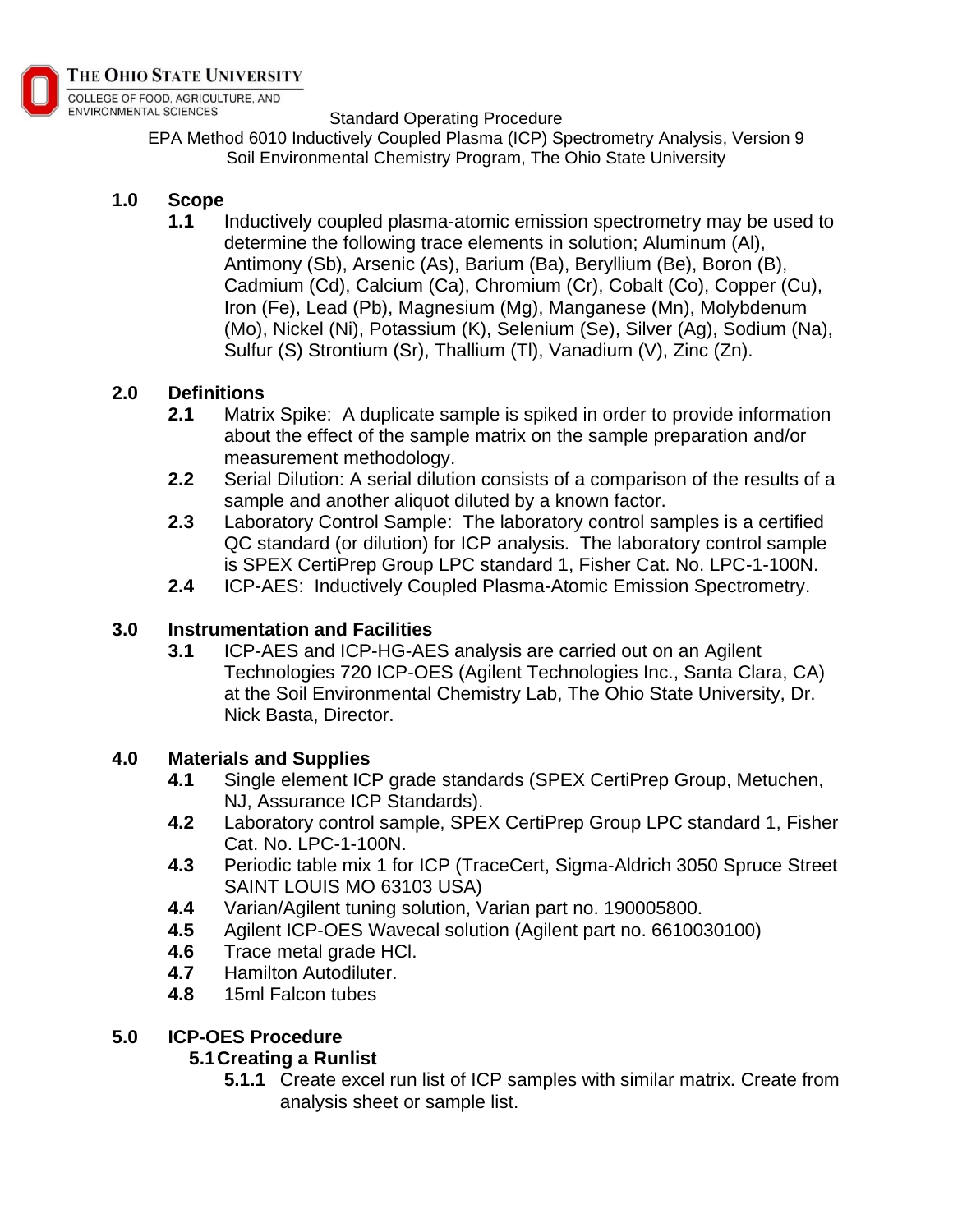

EPA Method 6010 Inductively Coupled Plasma (ICP) Spectrometry Analysis, Version 9 Soil Environmental Chemistry Program, The Ohio State University

- **5.1.2** Include analysis ID, ICP run name (Year-# run of that year i.e. 18- 1), and ICP sample number. Also include operator, nebulizer (seaspray or slurry), ICP tubing configuration (aka pump tubing colors. Usually blk-blk and blu-blu), elements of interest and associated QC checks to be activated in the method.
- **5.1.3** A template like the one below that contains this information can be found in the "Runlist Template" spreadsheet on the desktop. This will go in the columns to the right of the sample analysis IDs.

| ICP#     | <b>ICP Run</b> |                        |           |        |                  |
|----------|----------------|------------------------|-----------|--------|------------------|
| $18 - 1$ | 1              |                        |           |        |                  |
| $18 - 1$ | $\overline{2}$ |                        |           |        |                  |
|          |                |                        |           |        |                  |
|          |                | Operator:              | Alyssa    |        |                  |
|          |                | Instrument             | Agilent   |        |                  |
|          |                | sample                 | blk blk   |        |                  |
|          |                | waste                  | blu blu   |        |                  |
|          |                | nebulizer              | Seaspray  |        |                  |
|          |                | matrix                 | 3%        |        |                  |
|          |                |                        |           |        |                  |
|          |                | Run date:              |           |        |                  |
|          |                | QC                     |           |        |                  |
|          |                | <b>CRI</b>             | $0.04$ Ba |        | Ran did not flag |
|          |                | ICV                    |           | 4 Ba   |                  |
|          |                | <b>CCV</b>             |           | $1$ Ba |                  |
|          |                |                        |           |        |                  |
|          |                | Spike                  |           |        |                  |
|          |                | 0.25 mL LCP/ 5 mL comp |           |        |                  |

**5.1.4** Save run list as "ICPyear **-** #" on the W drive>SECLab>ICP>year>runlist.

## **5.2Turning on the ICP**

- **5.2.1** Allow 45 minutes for the ICP to warm up before beginning a run
- **5.2.2** Ensure that the regulator pressure is 100 PSI and the gas tank pressure is >150 PSI. If the tank pressure falls below 150 PSI at any point in the run, turn on the pressure builder. The speed at which this builds pressure varies greatly between tanks (between 3 and 30 minutes). The pressure builder speed can be increased by opening the valve more and vice versa.
- **5.2.3** Turn on the water cooler and allow 2 minutes before attempting to turn on the ICP. The ICP will give a failure message if the cooler is off or if insufficient cooldown time has passed.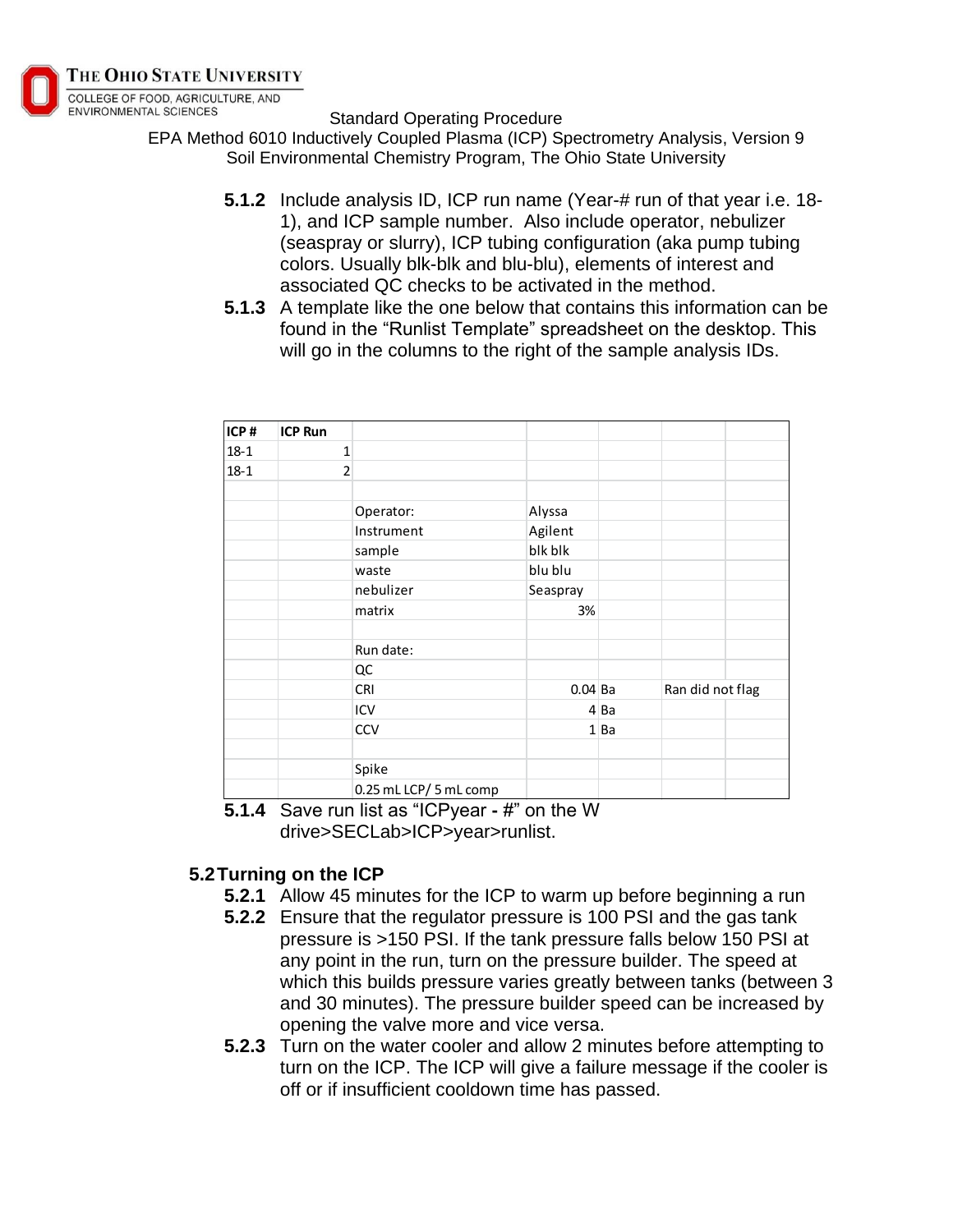

EPA Method 6010 Inductively Coupled Plasma (ICP) Spectrometry Analysis, Version 9 Soil Environmental Chemistry Program, The Ohio State University

- **5.2.4** Hook up all tubing: the yellow tube (gray-gray) for the autodilutor rinse, the blk-blk tubing for the sample, and the blu-blu tubing for the waste line. Ensure the tubing is flowing in the proper direction; both pumps rotate clockwise. Check the waste carboy and replace if full. Refill the rinse solution with 3% HCl (square dispenser by the reagent-grade DI. Use another bottle (behind computer) and funnel to transfer 3% into the container, rather than removing the rinse container. This will prevent flow problems.
- **5.2.5** Ensure that the nebulizer installed on the instrument is appropriate for your run. A seaspray nebulizer is used for most sample types. A slurry nebulizer is needed for high solids samples. A SWEL staff member can change the nebulizer if needed.
- **5.2.6** Visually inspect the torch for buildup inside of the torch. Buildup at the end of the torch will not impact the run. A flashlight is useful for this. A SWEL staff member can change the torch if needed.

- 90 - 90 -痒 These icons control the pump flow. The leftmost icon turns off the pump, the rightmost pump is high speed, and the middle icon is normal speed. Turn the pump on normal or high speed and that the flow is in the right direction, that there are no blockages in the line, and that there are no leaks at the junctions.

- **5.2.7** Select this icon to turn on the torch. **Select this icon to turn** off the torch.
- **5.2.8** As you turn on the torch, watch the flame. The flame will initially flicker or may turn orange. This is normal. However, if this continues, or the torch fails to ignite, let a SWEL lab member know.
- **5.2.9** After the torch ignites, check the lines for good flow. First, ensure that the spray chamber of the nebulizer is filled with mist, rather than clear. This may take several seconds when the ICP is first started if the lines were cleared in the previous run. The mist may be difficult to see, but turning the pump to fast can make it more visible. Ensure that there is no water building up in the spray chamber- this may be caused by a blocked waste line or backwards tubes. Ensure there is no liquid traveling up into the torch- this may be caused by backwards lines and will cause the torch to flicker or go out. The torch must be replaced if wet.
- **5.2.10** After the flame and lines have been checked allow the instrument 45 minutes to warm up before beginning a run

## **5.3 Making Standards and QC checks**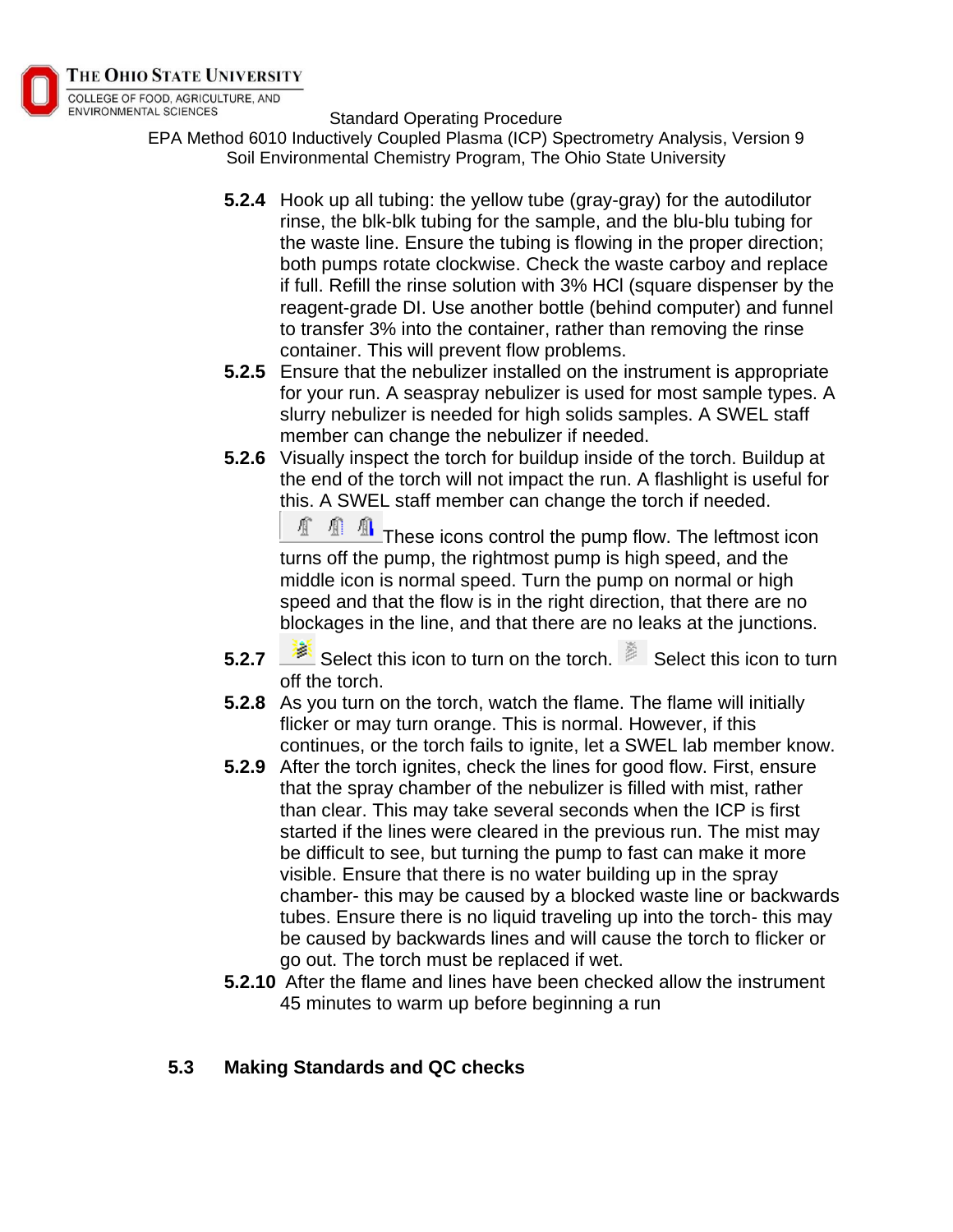

EPA Method 6010 Inductively Coupled Plasma (ICP) Spectrometry Analysis, Version 9 Soil Environmental Chemistry Program, The Ohio State University

- **5.3.1** Calibration standards are prepared for each method run by serial dilution of a stock standard prepared from a certified mix or certified individual element standards. The dilutions should be done into a matrix comparable to the samples. Preparing 10mL of standard allows for 3 calibrations. Label tubes with matrix, concentration, operator initials, and the date. Discard after 1 week.
- **5.3.2** QC checks are run to ensure the calibration is still valid, that the standard matrix is appropriate for the sample matrix, and that there are no significant matrix effects. Label tubes with matrix, concentration, operator initials, and the date. Discard after 1 week. They are created and run as follows:
	- **5.3.2.1** Initial calibration verification (ICV) is performed using a certified mix or dilution of a certified mix and run immediately after instrument calibration. Standards must fall within  $\pm$  10% for ICP-OES ( $\pm$ 15% for AI and Fe).
	- **5.3.2.2** CRI is performed using dilution of a certified mix to achieve approximately 50ppb concentrations and run immediately after instrument calibration. Standards must fall within  $\pm$  20% for ICP-OES
	- **5.3.2.3** Continuing calibration verification (CCV) is performed by dilution of the calibration standard. One CCV is run after every ten samples. Standards must fall within  $\pm$  10% for ICP-AES (±15% for Al and Fe).
	- **5.3.2.4** Continuing calibration blank (CCB) is a calibration blank run after every ten samples with the CCV. The calibration blank must fall below the MDL. If a calibration blank is above the detection limit, the instrument must be recalibrated and the previous samples to the last CCB rerun.

## **5.4 Making Standards and QC checks**

- **5.4.1** A matrix spike and serial dilution is run with a composite sample to ensure the standard matrix is appropriate for the sample matrix and to ensure that there are no matrix effects. These should be analyzed at the very beginning of a run. If the spike or dilution recoveries fall outside acceptable limits, then the samples should be diluted. A comp set should be run for each matrix included in the run.
- **5.4.2** Make a composite sample (Comp) by pouring into a separate tube 1-2 mL of a number of samples until approximately 14 mL has been obtained. Cap and invert to fully mix. Because the comp may be used to get an estimate of element concentration in relatively homogenous sample sets (and can predict if dilution is needed), it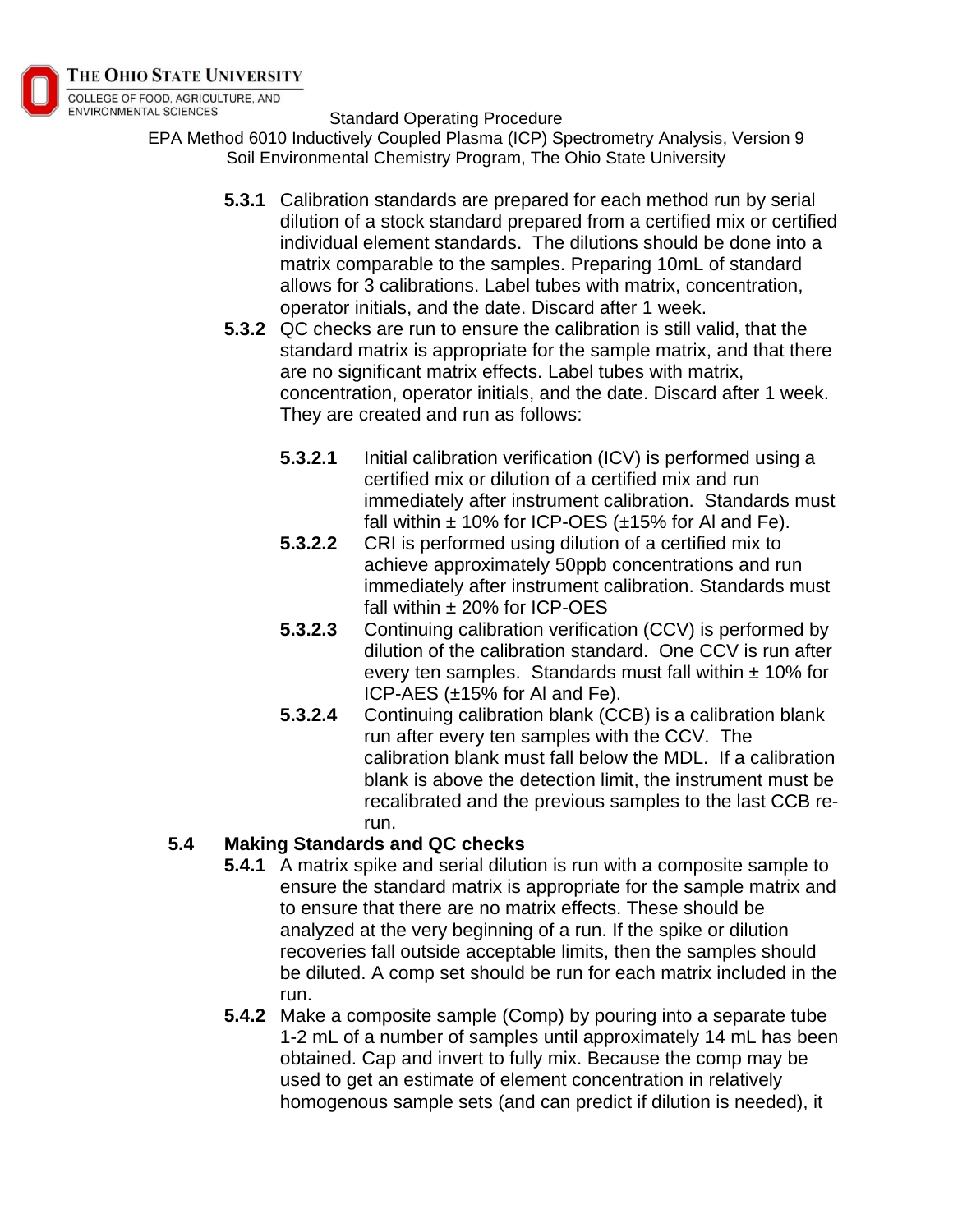

EPA Method 6010 Inductively Coupled Plasma (ICP) Spectrometry Analysis, Version 9 Soil Environmental Chemistry Program, The Ohio State University

> is best to not include blanks or sample spikes when making the comp.

- **5.4.3** Matrix Spike (Comp Spike): Use 5mL comp to prepare the comp spk. For elements of interest, the spike should be 1ppm if the concentration in the comp is 0-2 ppm. This can be achieved by spiking 5mL comp with 0.250mL LPC.
	- **5.4.3.1** If the element concentration is greater than 2ppm, the sample should be spiked with a concentration 50-100% of the comp concentration. This can be done using the element standards on the autodilutor cart. The "Spike Calculator" spreadsheet (on desktop) can be used to easily calculate spikes.
	- **5.4.3.2** The matrix spike should not consist of more than 10% of the sample volume.
	- **5.4.3.3** Spike recoveries must fall within the limits of 75-125%.
	- **5.4.3.4** Record matrix spike preparations in ICP run list.

%Difference = 100 \* (comp spike conc. - initial conc.) Spike added

- **5.4.4** Serial Dilution (Comp x5): Prepare dilution using an autodiluter.or pipette. A single 5x dilution is typically used.
	- **5.4.4.1** Record dilution preparations in ICP run list. The % difference for the dilution tests must be no more than 15%
	- **5.4.4.2** An error greater than 15% is acceptable when the dilutions are below the reporting limit.

%Difference = 100 \* (initial - (diluted \* DilutionFactor)) Initial

## **5.5 Setting up the method**

- **5.5.1** Load method from appropriate template
- **5.5.2** Agilent: Select File-New…. Under Create Worksheet, select Template.
- **5.5.3** Go to D:\IDP emergency landing\YYYY methods\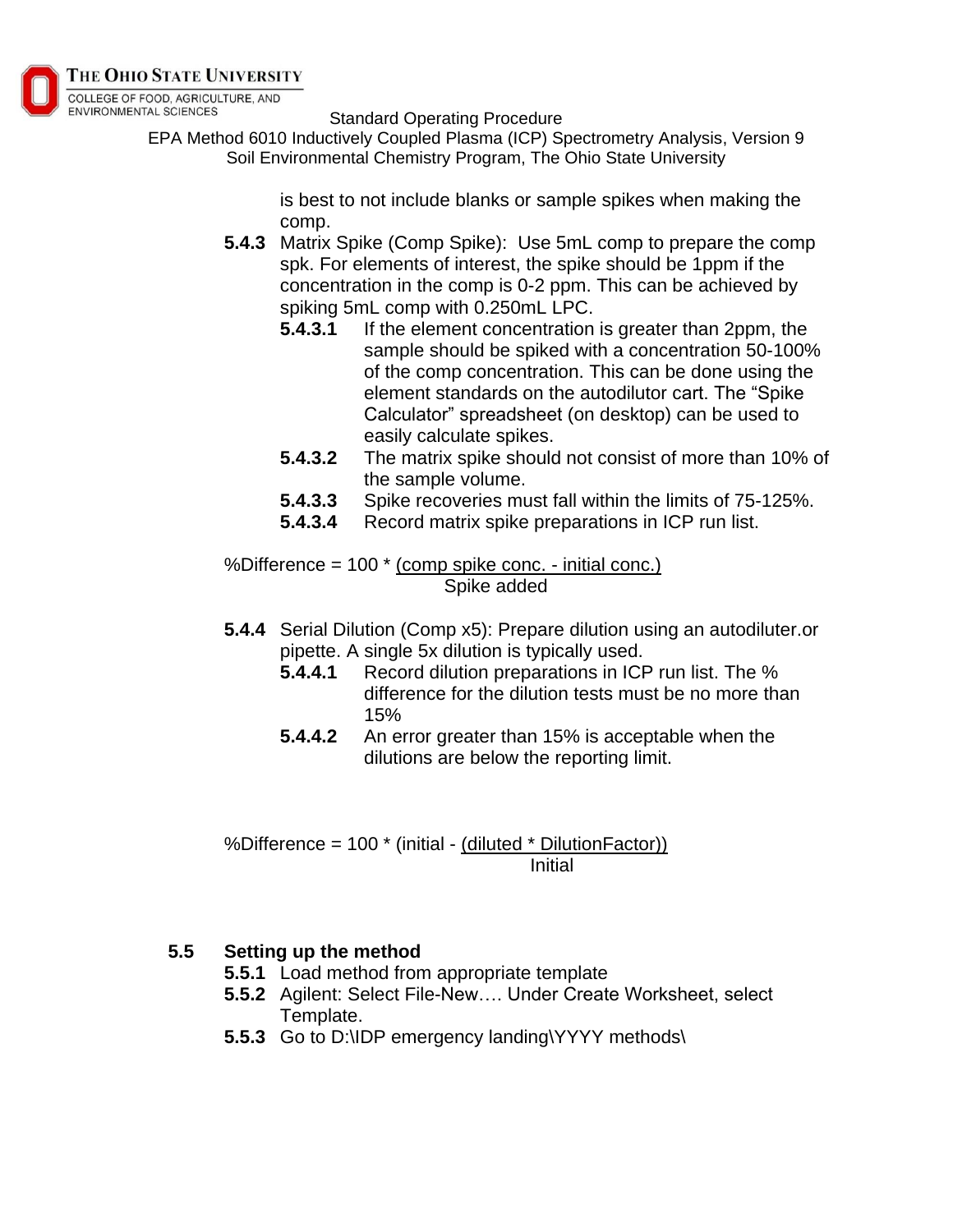

EPA Method 6010 Inductively Coupled Plasma (ICP) Spectrometry Analysis, Version 9 Soil Environmental Chemistry Program, The Ohio State University

> **5.5.4** A previous run can be used as a template. For a new run, select the 18-21 rack template for 50mL tubes, or the 18-60 rack template for 15mL tubes. Files can be selected in the center pane, not the right pane.



- **5.5.5** Select next to rename the template to the run name (YYYY-Run#). The run data will be stored in this folder.
- **5.5.6** When conduction a new run, select the Method and Sequence options. A new run will be created using the method and sequence of the template run. If the run is to use the same calibration as the template run, select the Calibration option as well.



**5.6 Modifying the Method**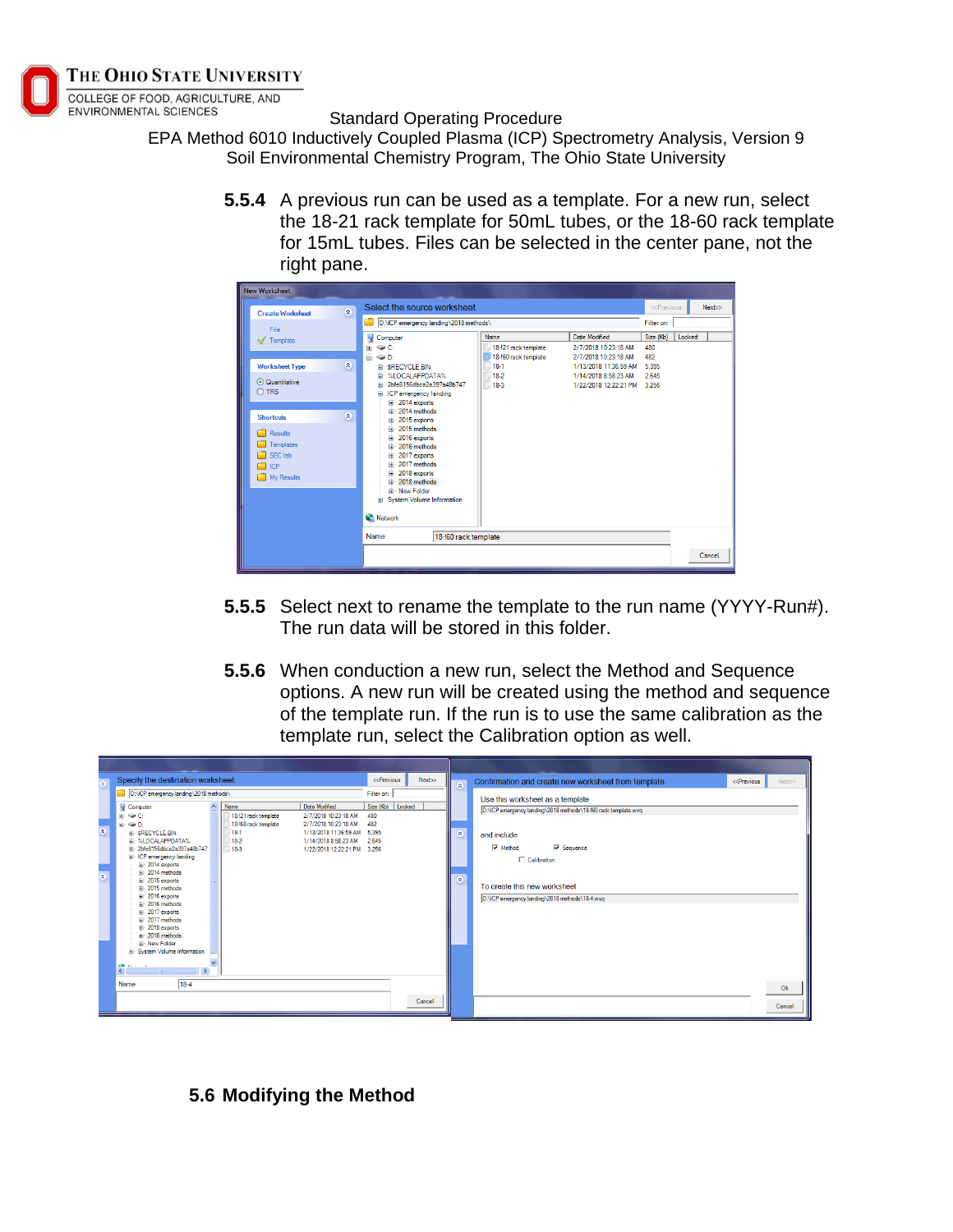

EPA Method 6010 Inductively Coupled Plasma (ICP) Spectrometry Analysis, Version 9 Soil Environmental Chemistry Program, The Ohio State University

**S**elect the Method tab>EditMethod…

- **5.6.1** Adding Elements: The template contains the most commonly run elements. Additional elements can be added in the Element Tab. Select "Add…" to add element. Choose the top two recommended lines. When adding elements, be sure to update the standards and to change the MultiCal parameters to match the other elements (the default values are different than the ones in our template). Update the QC checks and QC blanks (these will automatically be selected for QC actions).
- **5.6.2** Conditions: For most runs, the template conditions do not need to be changed. For high salt/organic samples, however, increasing the rinse time to 45-60 seconds is recommended.
- **5.6.3** Standards: The standards in the template correspond to the "Periodic table mix 1 for ICP" standards described above. Standards can be changed or added. Copy and paste are useful functions here. If more than 10 standard solutions are required, then the sequence must be modified (see below). In the template, there are 10 standards but 5 are blanks. While standards can be modified during a run, the number of standards cannot, so blank standards allow additional standards to be added during a run if needed.
- **5.6.4** QC Test: Checking the boxes turns on QC Actions for an element. Turn on QC Actions for elements on interest for CCV, CRI, and CCB.
- **5.6.5** Most method options cannot be changed once the run is started

## **5.7Modifying the Sequence**

Select the Sequence tab>Sequence Editor…

- **5.7.1** If a difference QC set is desired than the one in the template, this can be changed under the Rate generated QC tab of the Sequence Editor.
- **5.7.2** If more than ten standards are required, go to the "Autosampler Setup…" tab to change the standard rack from the 11 rack to the third 60 rack. Under "Rack Properties", change the Type and Use.
- **5.7.3 Sequence options cannot be changed once the run is started**

## **5.8 Calibration**

**5.8.1** Go to the Analysis tab. Individual samples cannot be selected until after the run has started. The start arrow will turn green when samples are highlighted. Start and immediately stop the run. Now individual samples can be selected. Selected the blank and run.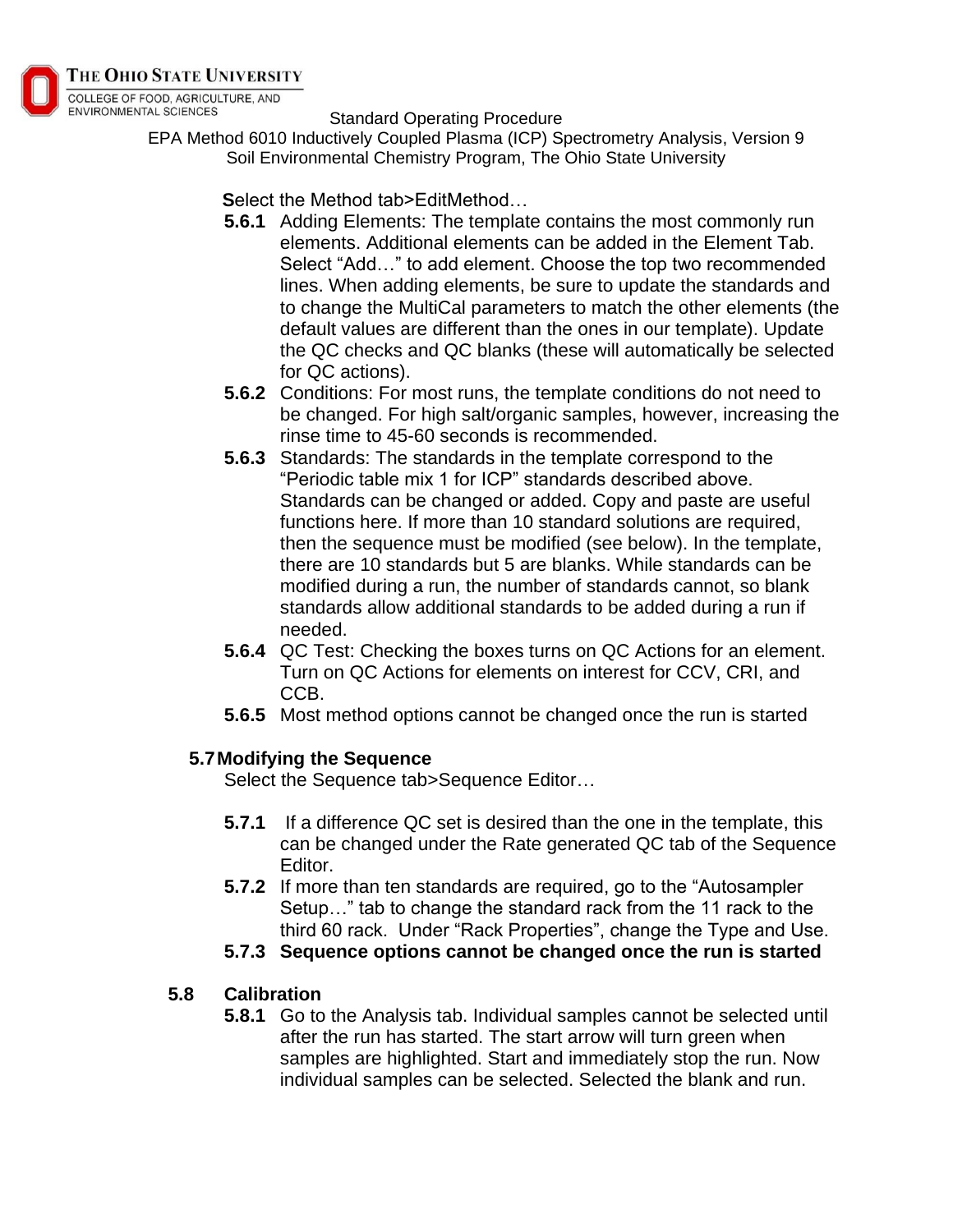

EPA Method 6010 Inductively Coupled Plasma (ICP) Spectrometry Analysis, Version 9 Soil Environmental Chemistry Program, The Ohio State University

- **5.8.2** BL I A FE **BL** Under the Multiple Graphs Spectrum graphs view, inspect the spectrum graphs for each element. While most elements should show no peak, the following elements may have a peak: Ar, B, Be 313, Ca, Cu 324, Fe, K, Mg, Na, S, V, and Zn. If a line is having difficulty calibrating, looking at a previous runlist can help determine whether a blank peak is normal or not. Some elements, notably arsenic, are prone to dirty blanks. If this occurs, rinse on high speed with 24% acid for several minutes. If blank is still dirty, run the standards (highest to lowest) and rerun the blank at the end.
- **5.8.3** When a clean blank has been obtained, run all standards (including the blank). Once the instrument has run the calibration standards, check to ensure all lines are calibrated. Linear calibration must meet the criteria of:  $r^2 = 0.995$ , and calculated concentrations from the regression within 15% for each standard in the calibration. If these conditions are not met, the line will not calibrate. In this case, examine the % error for each element on the "Single Graph



Calibration Graph **EQ M**  $\sim$  **P**<sub>a</sub> screen.

**5.8.4** Mask values of the calibration with high error. Start with the highest error standard (usually the lowest standard). Right click on that standard and select edit replicates. If the error is low (<20%) and/or there is a clear outlier, mask one replicate and recalculate to try to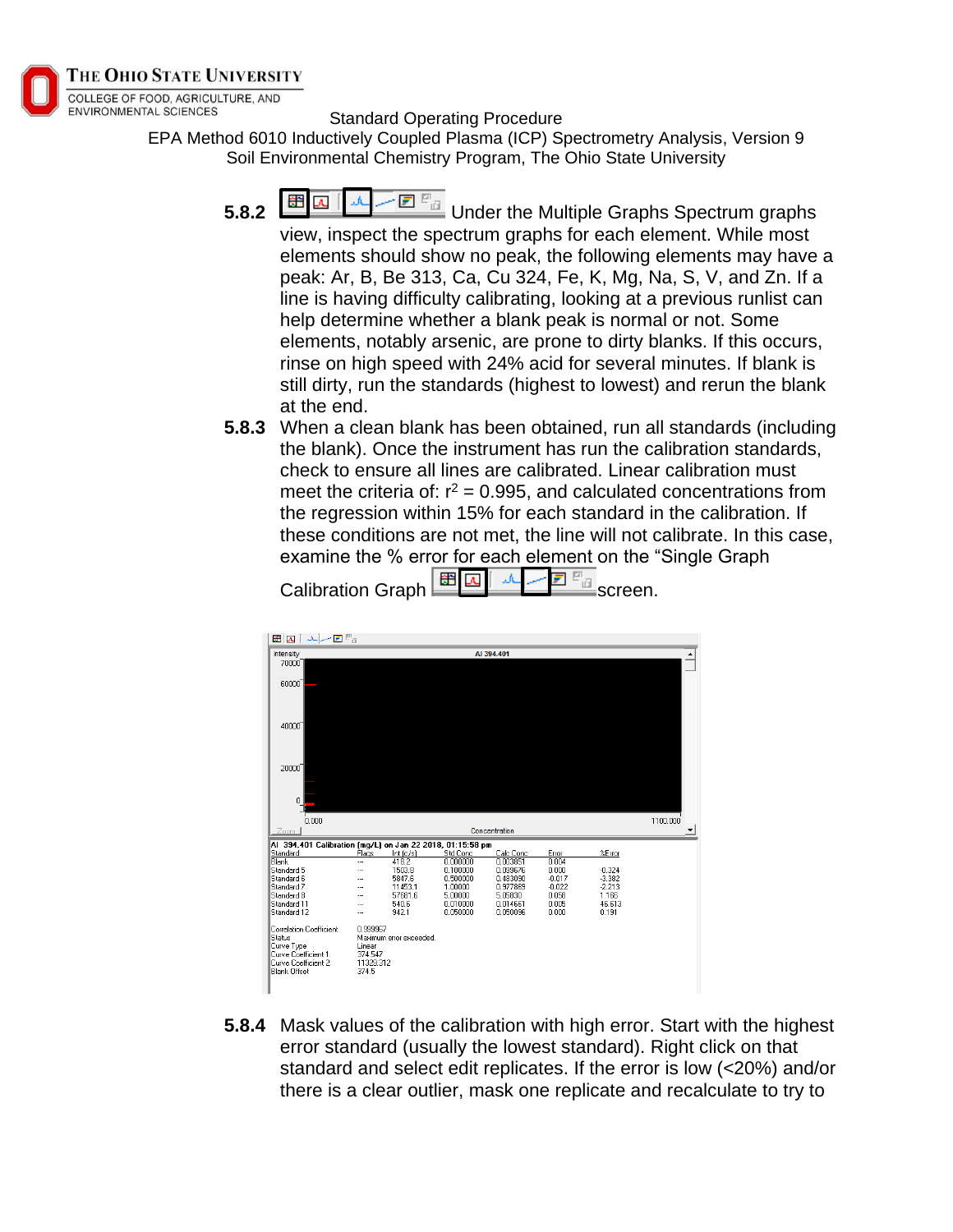

EPA Method 6010 Inductively Coupled Plasma (ICP) Spectrometry Analysis, Version 9 Soil Environmental Chemistry Program, The Ohio State University

> obtain a curve. Otherwise, mask all replicates and recalculate. This can be repeated with other standards so long as there are at least 3 standards used in the calibration. The reporting limit (RL) for a run is the lowest standard that has at least two replicates.

| AI 394.401     | W.                                                                    | is the lowest standard that has at least two<br><b>Edit Replicates for Standard 11</b> |                   |             | $\qquad \qquad \blacksquare$ | x         |
|----------------|-----------------------------------------------------------------------|----------------------------------------------------------------------------------------|-------------------|-------------|------------------------------|-----------|
| п<br>mg/L      |                                                                       |                                                                                        |                   |             |                              |           |
| 0.000000       | AI 394.401 ()<br>Solution Flags:<br>Line Flags:<br>% RSD (intensity): |                                                                                        |                   |             |                              |           |
|                | Reading                                                               | Net Intensity                                                                          | Background        | Conc        | Flags                        | ∸         |
| 0.100000       | Mean                                                                  |                                                                                        |                   |             |                              |           |
| 0.500000       | Rep 1                                                                 | 522.697                                                                                | 21859.896         | 0.013       | ٠                            |           |
| 1.00000        | Rep 2                                                                 | 562.674                                                                                | 21806.844         | 0.017       | ٠                            |           |
| 5.00000        | Rep 3                                                                 | 536,578                                                                                | 21764.318         | 0.014       | ٠                            |           |
| 0.010000       | Original,                                                             |                                                                                        |                   |             |                              |           |
| 0.050000       | UnMask                                                                | Apply                                                                                  |                   | Recalculate | Close                        |           |
| uncal<br>uncal |                                                                       |                                                                                        | Apply to Row      |             | Help                         |           |
| uncal          | <u>U,433688</u>                                                       | U.SSU770                                                                               | <u> 6.431 170</u> | UZSIUDA     | UKI BAUK                     | U.3ZZ 13. |

## **6.0 Running**

**6.1** After calibration, the run can be started. QC sets are run after the initial calibration and after every 10 samples. QC actions can pause a run if the operator will be nearby (under Sequence Parameters, select "Plasma on & pump slow", or end a run if absent ( "Plasma off & pump off").

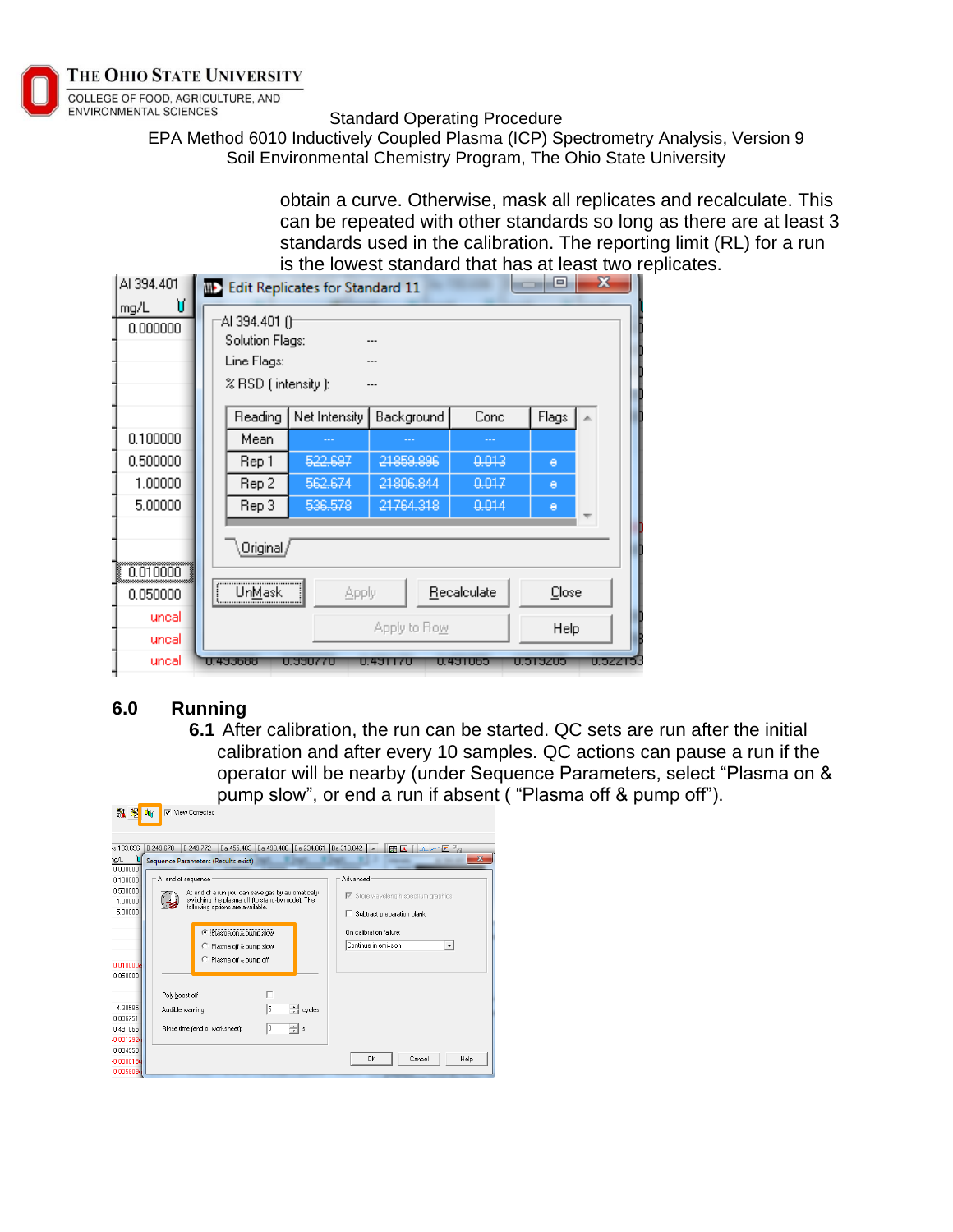

EPA Method 6010 Inductively Coupled Plasma (ICP) Spectrometry Analysis, Version 9 Soil Environmental Chemistry Program, The Ohio State University

**6.2** In cases where one line is calibrated well but the other line is calibrated poorly or not calibrated, QC actions can be turned off so that the run will not be disrupted by this line. In this case, right click any sample in that line and deselect "QC Actions".

#### **7.0 Ending a Run**

**7.1**Operator present: The lines should be rinsed and dried following every run. After all samples have been run, turn the pump speed to fast and rinse with 3% for at least 5 minutes. Subsequently, rinse with DI for at least 10 minutes (fill a 50mL falcon tube with DI and place in an unused space in rack. Open Instrument Setup>Autosampler and double click on the space where the DI tube is located to place the probe there). After rinsing, park the probe and continue pumping until the spray chamber empties. Immediately turn off the ICP (running for prolonged periods without liquid can damage the torch). Pump the lines until dry. Inspect the torch for buildup. Samples high in salts or organic matter can quickly dirty a torch. Inform a SWEL staff member if there is buildup on the torch.



**7.2**Operator absent- The rinse procedure after running overnight is the same as described above, but with the ICP off.

## **8.0Post-Run and Data Handling**

**8.1**Methods are stored on D drive during analysis automatically but must be copied to W drive following analysis. (Wdrive>SECLab>ICP>ICP Expert W Drive>year>my results>year.)

#### **8.2**Export data

**8.2.1** Highlight samples to be exported (exclude the 10 samples prior to QC failure and failed QC block).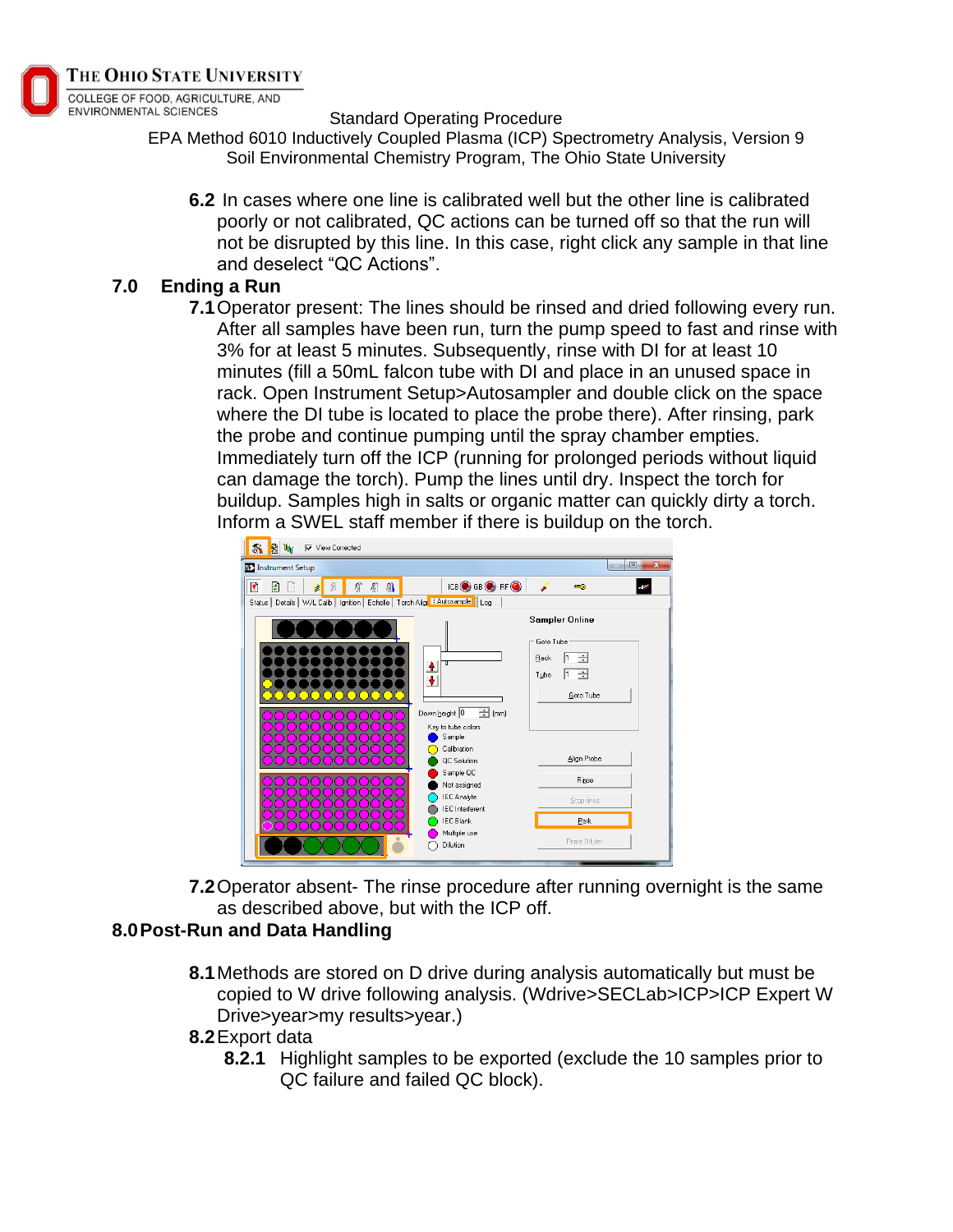

COLLEGE OF FOOD, AGRICULTURE, AND ENVIRONMENTAL SCIENCES

Standard Operating Procedure

EPA Method 6010 Inductively Coupled Plasma (ICP) Spectrometry Analysis, Version 9

| Flag | Some Estimate production of the chip Electropherment or rective |                    |          |          |
|------|-----------------------------------------------------------------|--------------------|----------|----------|
|      |                                                                 | Check <sup>1</sup> | Criteria | l Action |

- **8.2.2** Bring up the Export Settings by pressing ctrl+E or File>Export Settings. The default settings are shown below.
- **8.2.3** Export selected samples as txt file onto W:\SEC lab\ICP\2018\Exports\YY-#.txt and D:\ICP emergency landing\2018 exports\YY-#.txt
	- **8.2.3.1** YY is the year and # is the ICP number (i.e. 18-5 for the 5<sup>th</sup> ICP run of 2018)

#### **8.3**Summarize data

**8.3.1** See ICP Data Summary and Reporting SOP

| Style:<br>$C$ .LIM<br>$C$ PRN        | Content<br>⊽.<br>Date / Time              | $\nabla$ Replicates            |
|--------------------------------------|-------------------------------------------|--------------------------------|
| $G$ TXT<br>$C$ . CSV                 | Statistics data<br>⊽                      | <b>▽</b> Replicate flags       |
|                                      | Weight / Volume                           | □ Replicate conc               |
| Range                                | $\overline{\mathbf{v}}$ Internal standard | $\nabla$ QC Solutions          |
| $C$ All<br>C Highlighted             | Extra solution labels                     | <b>▽</b> Calibration solutions |
| Precision                            | □ Worksheet name                          | $\nabla$ Calibration data      |
| $C$ Full<br>$C$ Column               | $\Box$ Worksheet full path                | $\nabla$ User defined columns  |
| File Action                          | Match Sample Label:                       |                                |
| C Overwrite<br>C Append              |                                           |                                |
| Schedule                             | Columns <sup>-</sup>                      | <b>Units</b>                   |
| $\Box$ Export at end of run          | <b>Export All</b>                         | C Standard                     |
|                                      | с.                                        | C Sample                       |
|                                      | Export Visible                            | G Both                         |
| Destination Filename                 |                                           |                                |
| W:\SEC lab\ICP\2018\Exports\18-4.txt |                                           | Browse                         |
|                                      |                                           |                                |

## **9.0Corrective Action**

**9.1** The table below details the quality control checks, frequency, and corrective action procedure for each quality control check.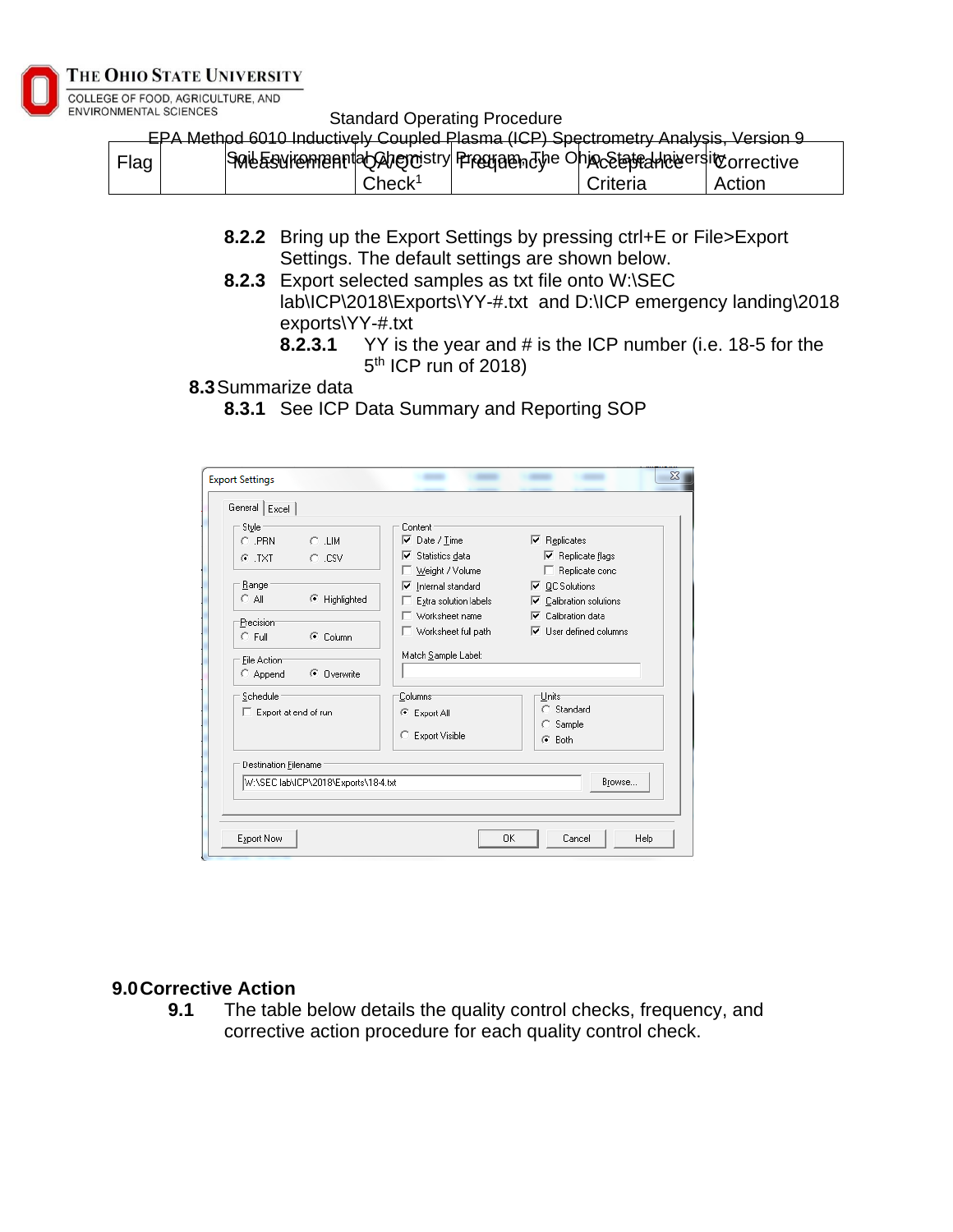

COLLEGE OF FOOD, AGRICULTURE, AND<br>ENVIRONMENTAL SCIENCES Standard Operating Procedure EPA Method 6010 Inductively Coupled Plasma (ICP) Spectrometry Analysis, Version 9 Soil Environmental Chemistry Program, The Ohio State University

| a | Calibration             | $r^2$          | Calibration                                                  | ≥0.995 ICP-<br><b>AES</b>                                                                                                                                                                                                                                        | <b>Check</b><br>calibration<br>stds and<br>recalibrate.                                                                                                                                                                                                                        |
|---|-------------------------|----------------|--------------------------------------------------------------|------------------------------------------------------------------------------------------------------------------------------------------------------------------------------------------------------------------------------------------------------------------|--------------------------------------------------------------------------------------------------------------------------------------------------------------------------------------------------------------------------------------------------------------------------------|
| b | Calibration             | % Dev          | Calibration                                                  | ±15% ICP-<br><b>AES</b>                                                                                                                                                                                                                                          | <b>Check</b><br>calibration<br>stds and<br>recalibrate.                                                                                                                                                                                                                        |
| C | Calibration             | <b>ICV/LCS</b> | After<br>calibration<br>but before<br>samples.               | ±10% ICP-<br>AES (±15%<br>for AI & Fe)                                                                                                                                                                                                                           | Stop analysis,<br>determine and<br>correct<br>problem, and<br>recalibrate.                                                                                                                                                                                                     |
| d | Calibration             | <b>CCV/LCS</b> | Every 10<br>samples                                          | ±10% ICP-<br>AES (±15%<br>for AI & Fe)                                                                                                                                                                                                                           | Stop analysis,<br>determine and<br>correct<br>problem, and<br>recalibrate.<br>Report only<br>values prior to<br>the last good<br>CCV.                                                                                                                                          |
| е | Reporting<br>Limit (RL) | <b>RL</b>      | Calibration,<br>with<br>consideration<br>of method<br>blank. | The lowest<br>calibration<br>standard<br>utilizing at<br>least <sub>2</sub><br>replicates<br>and falling<br>within 15% of<br>the value<br>predicted by<br>the<br>regression<br>line. If the<br>method blank<br>is higher than<br>the<br>calibration<br>reporting | If elevated<br>reporting limit<br>is related to<br>failure of low-<br>end<br>calibration<br>standards,<br>remake<br>standards and<br>recalibrate. If<br>elevated<br>reporting limit<br>is due to<br>method blank<br>contamination,<br>method /<br>extraction may<br>need to be |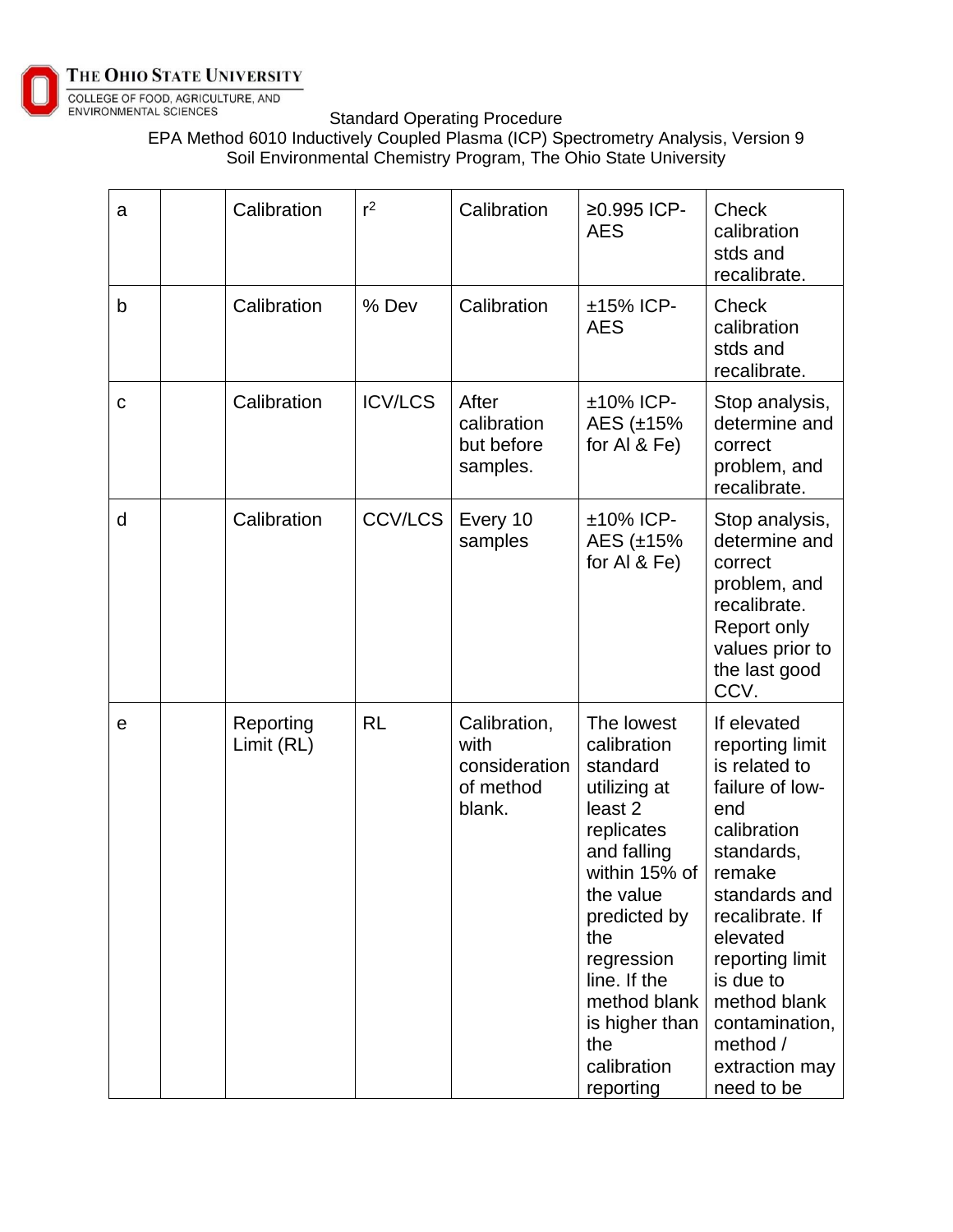

COLLEGE OF FOOD, AGRICULTURE, AND<br>ENVIRONMENTAL SCIENCES

Standard Operating Procedure

EPA Method 6010 Inductively Coupled Plasma (ICP) Spectrometry Analysis, Version 9 Soil Environmental Chemistry Program, The Ohio State University

|   |                                         |                     |                                                                                                                                        | limit, the<br>reporting limit<br>shall be 10x<br>the element<br>concentration<br>present in<br>the method<br>blank. | redone and<br>care taken to<br>identify<br>contamination<br>source.                                                                         |
|---|-----------------------------------------|---------------------|----------------------------------------------------------------------------------------------------------------------------------------|---------------------------------------------------------------------------------------------------------------------|---------------------------------------------------------------------------------------------------------------------------------------------|
| f | <b>MDL</b>                              | <b>LOQ</b><br>check | After<br>calibration<br>but before<br>samples and<br>after last<br>sample. The<br>MDL is also<br>established<br>on an annual<br>basis. | ±20% ICP-<br><b>AES</b>                                                                                             | Stop analysis,<br>determine and<br>correct<br>problem, and<br>recalibrate.<br>Report only<br>values prior to<br>the last good<br>LOQ check. |
| g | Instrument<br>Drift/Sample<br>Carryover | <b>ICB</b>          | After<br>calibration<br>but before<br>samples.                                                                                         | <b>Below MDL</b>                                                                                                    | Stop analysis,<br>determine and<br>correct<br>problem, and<br>recalibrate.                                                                  |
| h | Instrument<br>Drift/Sample<br>Carryover | <b>CCB</b>          | Every 10<br>samples.                                                                                                                   | <b>Below MDL</b>                                                                                                    | Stop analysis,<br>determine and<br>correct<br>problem, and<br>recalibrate.<br>Report only<br>values prior to<br>the last good<br>CCB        |
|   | Linear Range                            | <b>LRV</b>          | Once per<br>analytical run<br>if analyte<br>concentration<br>in the<br>samples is<br>more than<br>20% greater<br>than highest          | ±10% ICP-<br><b>AES</b>                                                                                             | Samples with<br>analyte<br>concentrations<br>above the<br>LRV must be<br>diluted and re-<br>analyzed.                                       |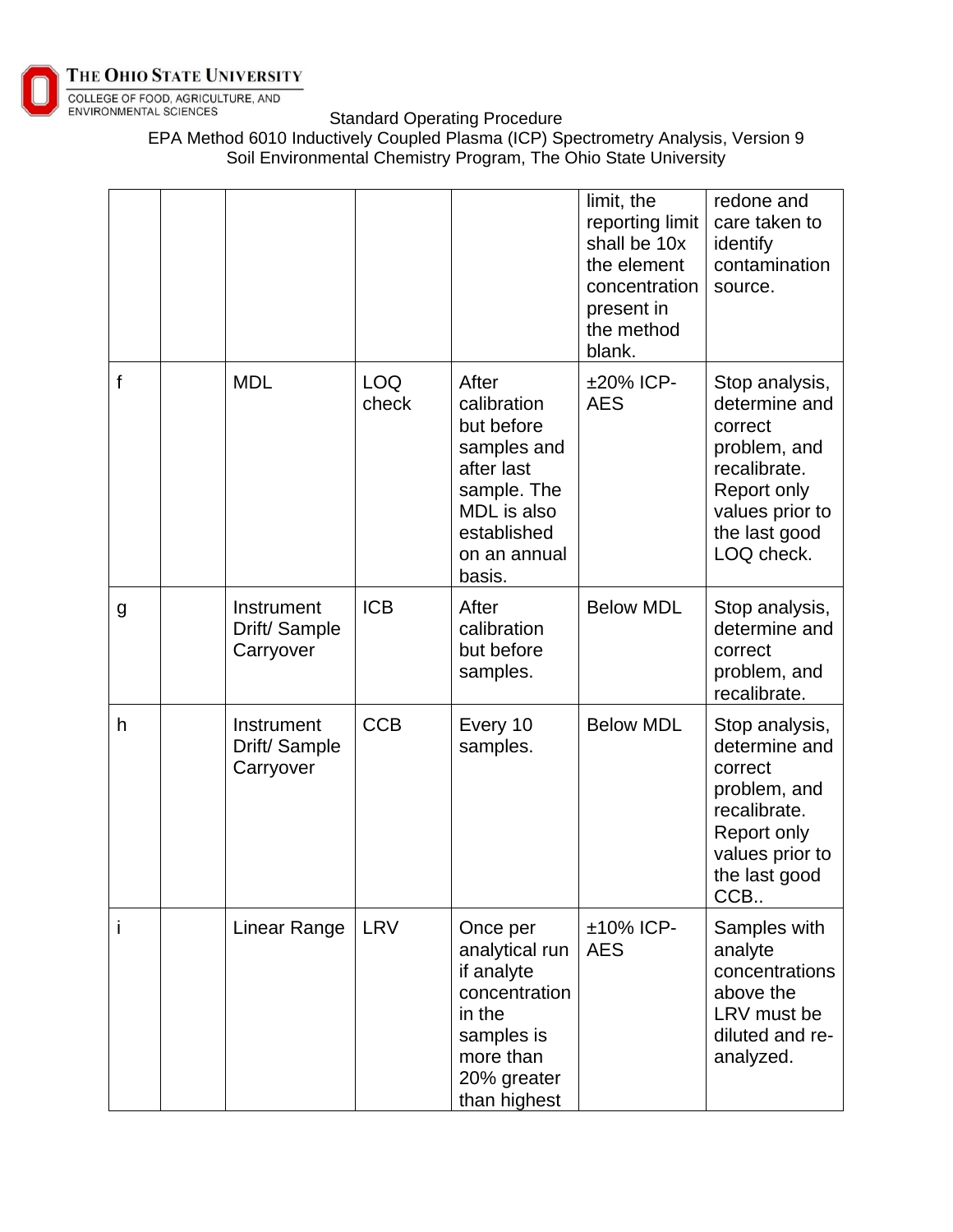

COLLEGE OF FOOD, AGRICULTURE, AND<br>ENVIRONMENTAL SCIENCES

Standard Operating Procedure EPA Method 6010 Inductively Coupled Plasma (ICP) Spectrometry Analysis, Version 9 Soil Environmental Chemistry Program, The Ohio State University

|      |                |                                  | calibration<br>standard.<br>The LRV is<br>also<br>established<br>on an annual<br>basis. |                                            |                                                                                                                                                                                                                                                                                                                                                                                                                            |
|------|----------------|----------------------------------|-----------------------------------------------------------------------------------------|--------------------------------------------|----------------------------------------------------------------------------------------------------------------------------------------------------------------------------------------------------------------------------------------------------------------------------------------------------------------------------------------------------------------------------------------------------------------------------|
| j    | Matrix effects | <b>Matrix</b><br>spike           | One per<br>group of<br>samples with<br>similar matrix<br>type.                          | ±25% ICP-<br><b>AES</b>                    | If Matrix spike<br>fails:<br>$1st$ ) Dilute<br>sample,<br>perform matrix<br>spike on<br>diluted<br>sample. If<br>spike still fails<br>or analyte is<br>below MDL<br>then,<br>$2nd$ ) Use<br>internal<br>standard to<br>correct for<br>matrix affect<br>and perform<br>matrix spike<br>using internal<br>correction. If<br>matrix spike<br>still fails then,<br>3rd) Use<br>standard<br>additions to<br>analyze<br>samples. |
| Flag | Measurement    | QA/QC<br>Check <sup>1</sup>      | Frequency                                                                               | Acceptance<br>Criteria                     | Corrective<br>Action                                                                                                                                                                                                                                                                                                                                                                                                       |
| k    | Matrix effects | <b>Serial</b><br><b>Dilution</b> | At least one<br>per group of<br>samples with                                            | % difference<br>$± 15%$ if<br>above the RL | If serial<br>dilution fails:<br>1 <sup>st</sup> ) Dilute                                                                                                                                                                                                                                                                                                                                                                   |